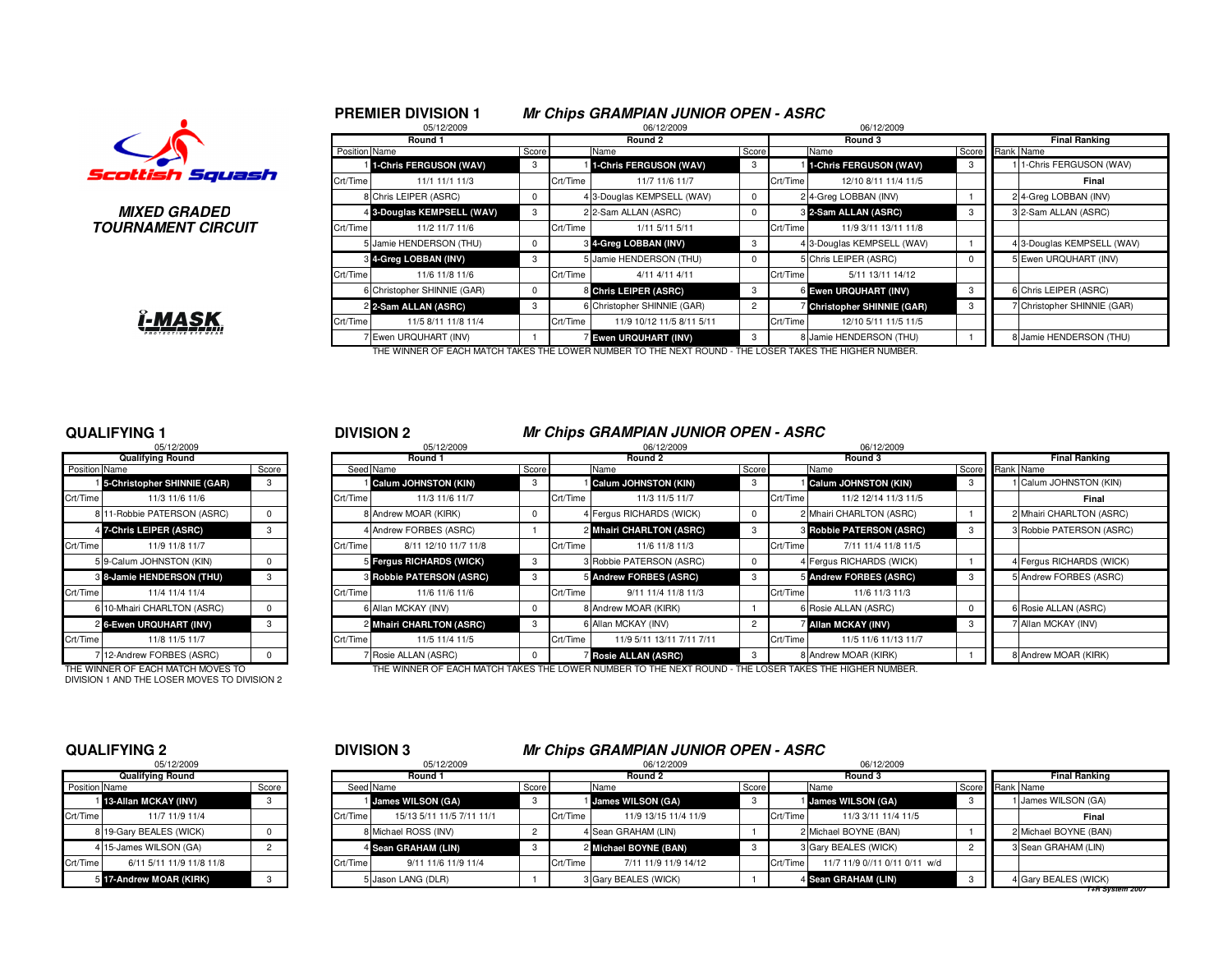|          | 3 16-Michael BOYNE (BAN)    |  | з        |
|----------|-----------------------------|--|----------|
| Crt/Time | 9/11 11/6 11/6 11/2         |  | Crt/Time |
|          | 6 18-Fergus RICHARDS (WICK) |  | 6        |
|          | 2 14-Rosie ALLAN (ASRC)     |  | 2        |
| Crt/Time | 15/13 11/7 11/9             |  | Crt/Time |
|          | 7 20-Sean GRAHAM (LIN)      |  |          |

DIVISION 2 AND THE LOSER MOVES TO DIVISION 3

|          | 3 16-Michael BOYNE (BAN)          |  |          | <b>8 Gary BEALES (WICK)</b> |          | 5 Jason LANG (DLR)                                                                                    |          | 5 Michael ROSS (INV)      |  | 5 Ben MAZZUCCO (NG)       |
|----------|-----------------------------------|--|----------|-----------------------------|----------|-------------------------------------------------------------------------------------------------------|----------|---------------------------|--|---------------------------|
| Crt/Time | 9/11 11/6 11/6 11/2               |  | Crt/Time | 11/8 5/11 9/11 12/10 11/8   | Crt/Time | 8/11 6/11 5/11                                                                                        | Crt/Time | 4/11 11/13 5/11           |  |                           |
|          | 6 18-Fergus RICHARDS (WICK)       |  |          | 6 Ben MAZZUCCO (NG)         |          | 8 Michael ROSS (INV)                                                                                  |          | 6 Ben MAZZUCCO (NG)       |  | 6 Michael ROSS (INV)      |
|          | 2 14-Rosie ALLAN (ASRC)           |  |          | 2 Michael BOYNE (BAN)       |          | 6 Ben MAZZUCCO (NG)                                                                                   |          | 7 Douglas MACMILLAN (TBC) |  | Jason LANG (DLR)          |
| Crt/Time | 15/13 11/7 11/9                   |  | Crt/Time | 12/10 9/11 11/13 11/7 12/10 | Crt/Time | 11/3 11/5 9/11 11/9                                                                                   | Crt/Time | 8/11 12/14 10/12          |  |                           |
|          | 7 20-Sean GRAHAM (LIN)            |  |          | 7 Douglas MACMILLAN (TBC)   |          | 7 Douglas MACMILLAN (TBC)                                                                             |          | 8 Jason LANG (DLR)        |  | 8 Douglas MACMILLAN (TBC) |
|          | THE WINNER OF FACULUMENT HOURS TO |  |          |                             |          | THE WINNER OF EACH MATCH TAKES THE LOWER NUMBER TO THE NEVER BOUND. THE LOGER TAKES THE HIGHER NUMBER |          |                           |  |                           |

THE WINNER OF EACH MATCH MOVES TO THE WINNER OF EACH MATCH TAKES THE LOWER NUMBER TO THE NEXT ROUND - THE LOSER TAKES THE HIGHER NUMBER.



#### **QUALIFYING 3**

|               | 05/12/2009                   |                |          | 05/12/2009               |
|---------------|------------------------------|----------------|----------|--------------------------|
|               | <b>Qualifying Round</b>      |                |          | Round 1                  |
| Position Name |                              | Score          |          | Seed Name                |
|               | 21-Ben MAZZUCCO (NG)         | 3              |          | Erlend COWIE (KIRK)      |
| Crt/Time      | 12/10 11/0 11/9              |                | Crt/Time | 11/8 11/6 5/11 12/10     |
|               | 8 27-David BEAUMONT (KIN)    | $\Omega$       |          | 8 Kirsty LOBBAN (INV)    |
|               | 4 23-Michael ROSS (INV)      | 3              |          | 4 Simon JEFFREYS (GCH)   |
| Crt/Time      | 11/6 11/7 11/5               |                | Crt/Time | 12/10 11/9 9/11 11/9     |
|               | 5 25-Erlend COWIE (KIRK)     | $\Omega$       |          | Elspeth YOUNG (KIN)      |
|               | 3 24-Jason LANG (DLR)        | 3              |          | 8 David BEAUMONT (KIN)   |
| Crt/Time      | 10/12 16/14 11/4 14/16 11/4  |                | Crt/Time | 11/7 11/4 13/11          |
|               | 6 26-Sean GADSBY (CRF)       | $\overline{2}$ |          | 6 Martin ROSS (INV)      |
|               | 2 22-Douglas MACMILLAN (TBC) | 3              |          | Sean GADSBY (CRF)        |
| Crt/Time      | 11/7 11/4 11/4               |                | Crt/Time | 10/12 11/13 11/6 11/4 14 |
|               | 28-Simon JEFFREYS (GCH)      | 0              |          | 7 Michael JENKINS (WAT)  |
|               |                              |                |          |                          |

DIVISION 3 AND THE LOSER MOVES TO DIVISION 4

## <sup>3</sup> <sup>4</sup> **DIVISION 4 Mr Chips GRAMPIAN JUNIOR OPEN - ASRC**

|               | 05/12/2009                   |       |          | 05/12/2009                    |       |          | 06/12/2009                    |       |          | 06/12/2009                |                 |                         |
|---------------|------------------------------|-------|----------|-------------------------------|-------|----------|-------------------------------|-------|----------|---------------------------|-----------------|-------------------------|
|               | <b>Qualifying Round</b>      |       |          | Round 1                       |       |          | Round 2                       |       |          | Round 3                   |                 | <b>Final Ranking</b>    |
| Position Name |                              | Score |          | Seed Name                     | Score |          | Name                          | Score |          | Name                      | Score Rank Name |                         |
|               | 121-Ben MAZZUCCO (NG)        |       |          | I Erlend COWIE (KIRK)         |       |          | Kirsty LOBBAN (INV)           |       |          | 1 Kirsty LOBBAN (INV)     |                 | David BEAUMONT (KIN)    |
| Crt/Time      | 12/10 11/0 11/9              |       | Crt/Time | 11/8 11/6 5/11 12/10          |       | Crt/Time | 11/7 11/9 11/4                |       | Crt/Time | 10/12 11/9 11/6 4/11 3/11 |                 | Final                   |
|               | 8 27-David BEAUMONT (KIN)    |       |          | 8 Kirsty LOBBAN (INV)         | -3    |          | 4 Simon JEFFREYS (GCH)        |       |          | 2 David BEAUMONT (KIN)    |                 | 2 Kirsty LOBBAN (INV)   |
|               | 4 23-Michael ROSS (INV)      |       |          | 4 Simon JEFFREYS (GCH)        |       |          | 2 Michael JENKINS (WAT)       |       |          | 3 Michael JENKINS (WAT)   |                 | 3 Michael JENKINS (WAT) |
| Crt/Time      | 11/6 11/7 11/5               |       | Crt/Time | 12/10 11/9 9/11 11/9          |       | Crt/Time | 10/12 10/12 7/11              |       | Crt/Time | 11/6 14/16 13/11 11/4     |                 |                         |
|               | 5 25-Erlend COWIE (KIRK)     |       |          | 5 Elspeth YOUNG (KIN)         |       |          | <b>8 David BEAUMONT (KIN)</b> | -3    |          | 4 Simon JEFFREYS (GCH)    |                 | 4 Simon JEFFREYS (GCH)  |
|               | 3 24-Jason LANG (DLR)        |       |          | <b>8 David BEAUMONT (KIN)</b> |       |          | 5 Elspeth YOUNG (KIN)         |       |          | 5 Elspeth YOUNG (KIN)     |                 | 5 Sean GADSBY (CRF)     |
| Crt/Time      | 10/12 16/14 11/4 14/16 11/4  |       | Crt/Time | 11/7 11/4 13/11               |       | Crt/Time | 6/11 11/1 11/8 11/8           |       | Crt/Time | 12/14 9/11 11/9 7/11      |                 |                         |
|               | 6 26-Sean GADSBY (CRF)       |       |          | 6 Martin ROSS (INV)           |       |          | 8 Erlend COWIE (KIRK)         |       |          | 6 Sean GADSBY (CRF)       |                 | 6 Elspeth YOUNG (KIN)   |
|               | 2 22-Douglas MACMILLAN (TBC) |       |          | 2 Sean GADSBY (CRF)           |       |          | 6 Martin ROSS (INV)           |       |          | 7 Martin ROSS (INV)       |                 | 7 Martin ROSS (INV)     |
| Crt/Time      | 11/7 11/4 11/4               |       | Crt/Time | 10/12 11/13 11/6 11/4 14/12   |       | Crt/Time | 9/11 9/11 8/11                |       | Crt/Time | 11/9 8/11 11/2 8/11 11'5  |                 |                         |
|               | 7 28-Simon JEFFREYS (GCH)    |       |          | Michael JENKINS (WAT)         |       |          | Sean GADSBY (CRF)             |       |          | 8 Erlend COWIE (KIRK)     |                 | 8 Erlend COWIE (KIRK)   |
|               |                              |       |          |                               |       |          |                               |       |          |                           |                 |                         |

THE WINNER OF EACH MATCH MOVES TO THE WINNER OF EACH MATCH TAKES THE LOWER NUMBER TO THE NEXT ROUND - THE LOSER TAKES THE HIGHER NUMBER.

#### **QUALIFYING 4**

|               | 05/12/2009                 |                |                |
|---------------|----------------------------|----------------|----------------|
|               | Qualifying Round           |                |                |
| Position Name |                            | Score          | Seed           |
|               | 29-Martin ROSS (INV)       | 3              |                |
| Crt/Time      | 11/6 11/3 11/8             |                | Crt/Time       |
|               | 8 35-Jack HOGG (PER)       | 0              | 8              |
|               | 4 31-Kirsty LOBBAN (INV)   | 3              | 4              |
| Crt/Time      | 11/0 11/3 11/1             |                | Crt/Time       |
|               | 5 33-Andy REID (NEW)       | $\Omega$       | 5              |
|               | 3 32-Eispeth YOUNG (KIN)   | 3              | 3              |
| Crt/Time      | 11/9 11/8 9/11 10/12 11/6  |                | Crt/Time       |
|               | 6 34-Claire GADSBY (CRF)   | $\overline{c}$ | 6              |
|               | 2 30-Michael JENKINS (WAT) | 3              | $\overline{c}$ |
| Crt/Time      | 11/8 10/12 11/6 11/5       |                | Crt/Time       |
|               | 36-Andrew ROBERTS (KIN)    |                |                |

DIVISION 4 AND THE LOSER MOVES TO DIVISION 5

### <sup>4</sup> <sup>5</sup> **DIVISION 5 Mr Chips GRAMPIAN JUNIOR OPEN - ASRC**

|               | 05/12/2009                        |       |          | 05/12/2009                   |            |          | 06/12/2009                 |       | 06/12/2009                                                                                            |                 |                              |
|---------------|-----------------------------------|-------|----------|------------------------------|------------|----------|----------------------------|-------|-------------------------------------------------------------------------------------------------------|-----------------|------------------------------|
|               | <b>Qualifying Round</b>           |       |          | Round 1                      |            |          | Round 2                    |       | Round 3                                                                                               |                 | <b>Final Ranking</b>         |
| Position Name |                                   | Score |          | Seed Name                    | Score      |          | Name                       | Score | Name                                                                                                  | Score Rank Name |                              |
|               | 129-Martin ROSS (INV)             | -3    |          | 1 Andy REID (NEW)            | $^{\circ}$ |          | Craig VALENTE-WALLACE (LL) |       | 1 Craig VALENTE-WALLACE (LL)                                                                          |                 | Harry ANDERSON (WC)          |
| Crt/Time      | 11/6 11/3 11/8                    |       | Crt/Time | 3/11 2/11 6/11               |            | Crt/Time | 11/9 11/6 11/3             |       | Crt/Time<br>2/11 5/11 7/11                                                                            |                 | Final                        |
|               | 8 35-Jack HOGG (PER)              |       |          | 8 Craig VALENTE-WALLACE (LL) |            |          | 4 Andrew ROBERTS (KIN)     |       | 2 Harry ANDERSON (WC)                                                                                 |                 | 2 Craig VALENTE-WALLACE (LL) |
|               | 4 31-Kirsty LOBBAN (INV)          |       |          | 4 Andrew ROBERTS (KIN)       |            |          | 2 Harry ANDERSON (WC)      |       | 3 Jack HOGG (PER)                                                                                     |                 | 3 Jack HOGG (PER)            |
| Crt/Time      | 11/0 11/3 11/1                    |       | Crt/Time | 11/5 11/9 16/14              |            | Crt/Time | 11/9 11/5 11/6             |       | Crt/Time<br>11/0 11/0 11/0 w/d                                                                        |                 |                              |
|               | 5 33-Andy REID (NEW)              |       |          | 5 Gregor VINCENT (LIN)       |            |          | 3 Jack HOGG (PER)          |       | 4 Andrew ROBERTS (KIN)                                                                                |                 | 4 Andrew ROBERTS (KIN)       |
|               | 3 32-Eispeth YOUNG (KIN)          |       |          | 3 Jack HOGG (PER)            |            |          | 5 Gregor VINCENT (LIN)     |       | 5 Gregor VINCENT (LIN)                                                                                |                 | Findlay MACDONALD (NEW)      |
| Crt/Time      | 11/9 11/8 9/11 10/12 11/6         |       | Crt/Time | 11/9 11/3 12/10              |            | Crt/Time | 11/8 9/11 6/11 11/7 11/4   |       | Crt/Time<br>3/11 5/11 12/14                                                                           |                 |                              |
|               | 6 34-Claire GADSBY (CRF)          |       |          | 6 Findlay MACDONALD (NEW)    |            |          | 8 Andy REID (NEW)          |       | 6 Findlay MACDONALD (NEW)                                                                             |                 | 6 Gregor VINCENT (LIN)       |
|               | 2 30-Michael JENKINS (WAT)        | -3    |          | 2 Claire GADSBY (CRF)        |            |          | 6 Findlay MACDONALD (NEW)  |       | <b>Z</b> Claire GADSBY (CRF)                                                                          |                 | 7 Claire GADSBY (CRF)        |
| Crt/Time I    | 11/8 10/12 11/6 11/5              |       | Crt/Time | 9/11 11/7 6/11 13/11 11/3    |            | Crt/Time | 11/8 11/6 10/12 8/11 11/8  |       | Crt/Time<br>11/5 11/3 11/4                                                                            |                 |                              |
|               | 7 36-Andrew ROBERTS (KIN)         |       |          | Harry ANDERSON (WC)          |            |          | 7 Claire GADSBY (CRF)      |       | 8 Andy REID (NEW)                                                                                     |                 | 8 Andy REID (NEW)            |
|               | THE WINNER OF EACH MATCH MOVES TO |       |          |                              |            |          |                            |       | THE WINNER OF EACH MATCH TAKES THE LOWER NUMBER TO THE NEXT ROUND . THE LOSER TAKES THE HIGHER NUMBER |                 |                              |

THE WINNER OF EACH MATCH MOVES TO THE THE WINNER OF EACH MATCH TAKES THE LOWER NUMBER TO THE NEXT ROUND - THE LOSER TAKES THE HIGHER I



#### **QUALIFYING 5**

05/12/2009**Qualifying Round**

|  |  | И |  |  | <b>TAS</b><br>- 5   |  |  |  |  |
|--|--|---|--|--|---------------------|--|--|--|--|
|  |  |   |  |  |                     |  |  |  |  |
|  |  |   |  |  |                     |  |  |  |  |
|  |  |   |  |  | PROTECTIVE EYE WEAR |  |  |  |  |

 <sup>5</sup> <sup>6</sup> **DIVISION 6 Mr Chips GRAMPIAN JUNIOR OPEN - ASRC** <sup>8</sup> 05/12/2009 06/12/2009 06/12/2009 **Round 3**d Round 1 **Round 1 Round 2 Round 2 Round 2 Round 3 Round 3 Round 3 Final Ranking** *stem 2007*